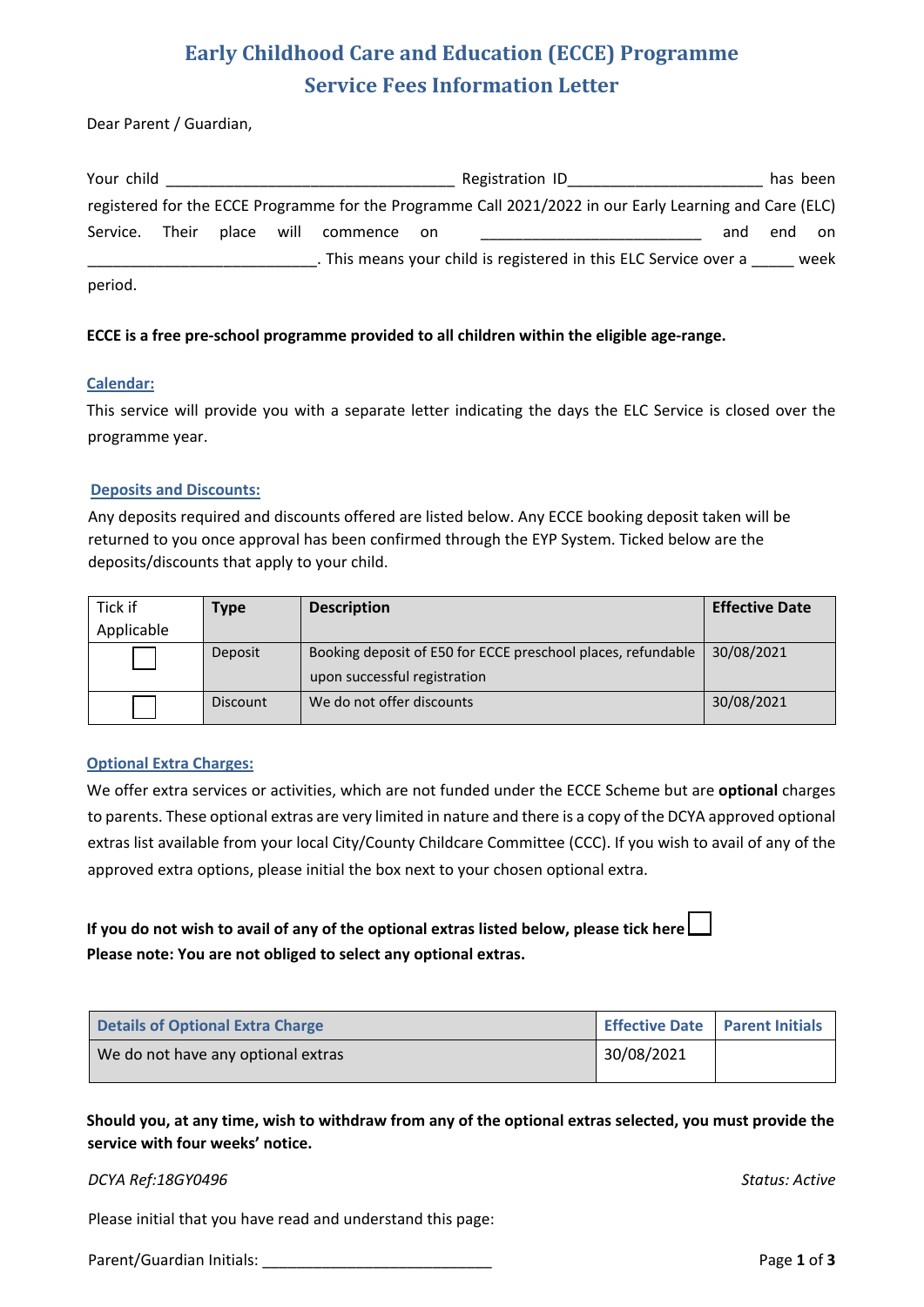# **Early Childhood Care and Education (ECCE) Programme Service Fees Information Letter**

#### **Fees List:**

Our Fees List below outlines the session types that are available within our service and maximum weekly charge for them. The session type(s) that you have requested are ticked in the Fees list below. This service charges on a weekly  $\Box$ /monthly  $\Box$ basis. Your charge is identified in the final column and does not include any optional extras you have chosen from the above.

| <b>Session</b>                         | <b>Session</b>    | <b>Session</b> | <b>Number</b>  | <b>Fees including</b> | Fee         | Your Weekly/   | <b>Effective</b> |
|----------------------------------------|-------------------|----------------|----------------|-----------------------|-------------|----------------|------------------|
| <b>Attending</b><br><b>Description</b> |                   | <b>Type</b>    | of Days        | <b>ECCE (3 free</b>   | excluding   | <b>Monthly</b> | Date             |
|                                        |                   |                |                | hours if 38           | <b>ECCE</b> | Charge (incl.  |                  |
|                                        |                   |                |                | week/3.5 free         |             | discounts if   |                  |
|                                        |                   |                |                | hours if 41           |             | applicable)    |                  |
|                                        |                   |                |                | week service)         |             |                |                  |
|                                        | Full Day Care x 2 | <b>AM</b>      | $\overline{2}$ | 64.20                 | 90          |                | 04/10/2021       |
|                                        | days              |                |                |                       |             |                |                  |
|                                        | Full day care x 3 | AM             | 3              | 96.3                  | 135         |                | 04/10/2021       |
|                                        | days              |                |                |                       |             |                |                  |
|                                        | Full Day Care x 5 | AM             | 5              | 120.5                 | 185.00      |                | 30/08/2021       |
|                                        | days              |                |                |                       |             |                |                  |
|                                        | Full Day Care x 5 | AM             | 5              | 133                   | 197.50      |                | 04/10/2021       |
|                                        | days              |                |                |                       |             |                |                  |
|                                        | Part Day Care     | AM             | 5              | 60.50                 | 125         |                | 04/10/2021       |
|                                        | ecce 9am to 12    | AM             | 5              | $\mathbf{0}$          | 64.50       |                | 04/10/2021       |
|                                        | pm                |                |                |                       |             |                |                  |
|                                        |                   |                |                |                       |             |                |                  |

#### **Leaving the Service/Transfers:**

Should you wish to leave this Service you must **give four weeks written notice** to the manager. Patterns of 'non-attendance' will be queried and may result in your ECCE place being cancelled. Please speak to the Service Manager if for any reason your attendance pattern is not as first registered.

#### **Queries**

If you have any queries or wish to discuss any of the above, please contact the Service Manager.

# **Alternatively, you could address queries to your local City/County Childcare Committee.**

### **A list of CCC contact details is available on** www.myccc.ie

Please read, sign and date two copies of this letter. Retain one copy and return one copy to the Service Manager. A signed copy must be kept on our files for verification purposes during funding compliance visits undertaken by Pobal, on behalf of the Department of Children & Youth Affairs (DCYA).

#### *DCYA Ref:18GY0496 Status: Active*

Please initial that you have read and understand this page:

Parent/Guardian Initials: **Parent/Guardian Initials: Page 2** of **3**